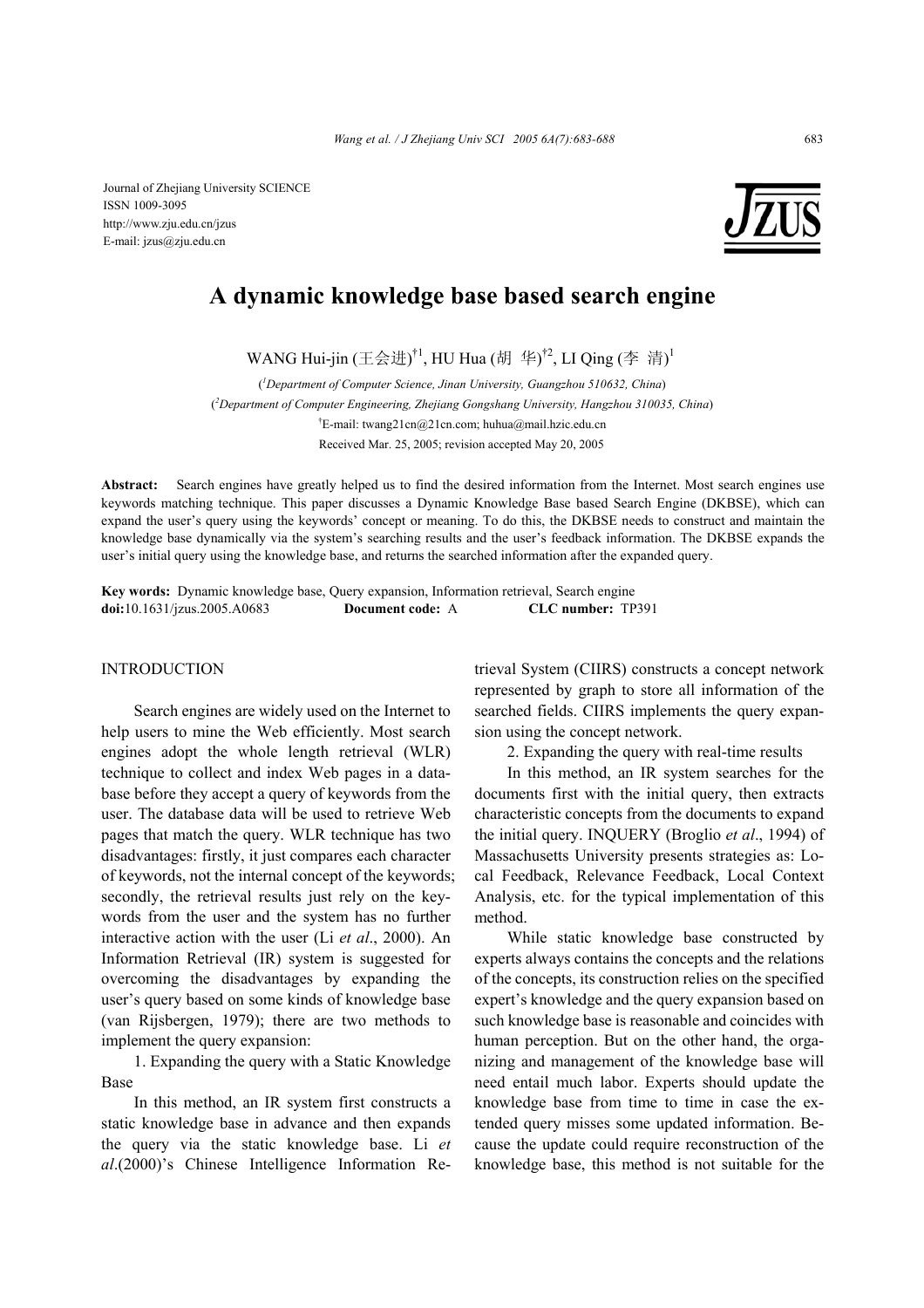field that changes rapidly such as the computer field.

The latter method overcomes the former method's disadvantage in requiring manual update of the knowledge base. But, the expansion based on the searched documents may not coincide with human perception, which may cause misunderstanding. In addition, the seemingly inappropriate workload here would adversely affect the response time of the IR system.

In this paper, we present an IR system called Dynamic Knowledge Base based Search Engine (DKBSE) which are the syntheses of two previous methods. Given below are some of its characteristics:

(1) Construction of the knowledge base automatically. Different from the static knowledge base, the dynamic knowledge base is constructed automatically by the search results.

(2) Updating the knowledge base dynamically. The expert does not need to update the knowledge base periodically. The system will update knowledge base dynamically using the search result and the user's feedback.

(3) Improving the search result of the query. The knowledge base has close relation with the content of the documents, as the concepts and the relations among the concepts in the knowledge base are extracted from the documents. This close relation will greatly benefit the search accuracy of the IR system.

(4) Much should be more. The system updates the knowledge base using the users' feedback information, to some extent, can help accumulate human perception.

## CONSTITUTION OF THE DYNAMIC KNOWLE-DGE BASE

In DKBSE, the knowledge base describes the concepts and the relations of the concepts. The relations of the concepts include semantic resemblance relation, semantic generality relation and semantic specificity relation. Semantic resemblance relation describes the relation of the different terms which express the same concept, such as "computer" and "PC". Semantic specificity relation describes the specificity relation of the concepts, such as "operation system" and "Microsoft windows". Semantic generality relation describes the general relation of the concepts, which is the reverse relation of the semantic specificity relation.

The knowledge base is the kernel of the system, its rationality affects the retrieval accuracy greatly. In DKBSE, we construct the knowledge base using the retrieval results and the feedback information, which includes the following:

(1) Extracting concepts;

(2) Judging the relations of the concepts;

(3) Optimizing knowledge base.

#### **Extracting concept**

Concept is an abstract entity expressed by concept describing elements. Extracting concept from normal information is equivalent to extracting concept describing elements from normal information. In DKBSE, we extract describing elements from the search results. If we choose all of the search results to construct the knowledge base, the capability of the knowledge base will increase rapidly and will greatly and positively affect the system performance. So to construct the knowledge base we only select some characteristic terms representing document content from the search results.

The steps to extract characteristic terms are:

Step 1: Selecting relative terms from the search result set with the weight of the terms in documents. To select the relative terms, we define the weight  $v_i$  of the term  $d_i$  in the document *doc* as follows:

$$
v_i = \frac{TF(i)}{\sum_{d_j \in doc} TF(j)}
$$

here,  $TF(i)$  is the frequency of the term  $d_i$  in the document doc;

Step 2: By doing Step 1 for every document in the search result set, we can obtain the relative term set *A*.

Step 3: Counting the associate degree of the term *ci* with the query *Q*. The associate degree refers to the degree of the term *ci* associating with all terms of the query *Q* in a document (Xu, 1997). If *c* refers to a term, the query *Q* is made up of the keywords  $w_1, w_2, ..., w_n$ . The following equation measures the associate degree of *c* with *wi*:

 $co \ degree(c, w_i)$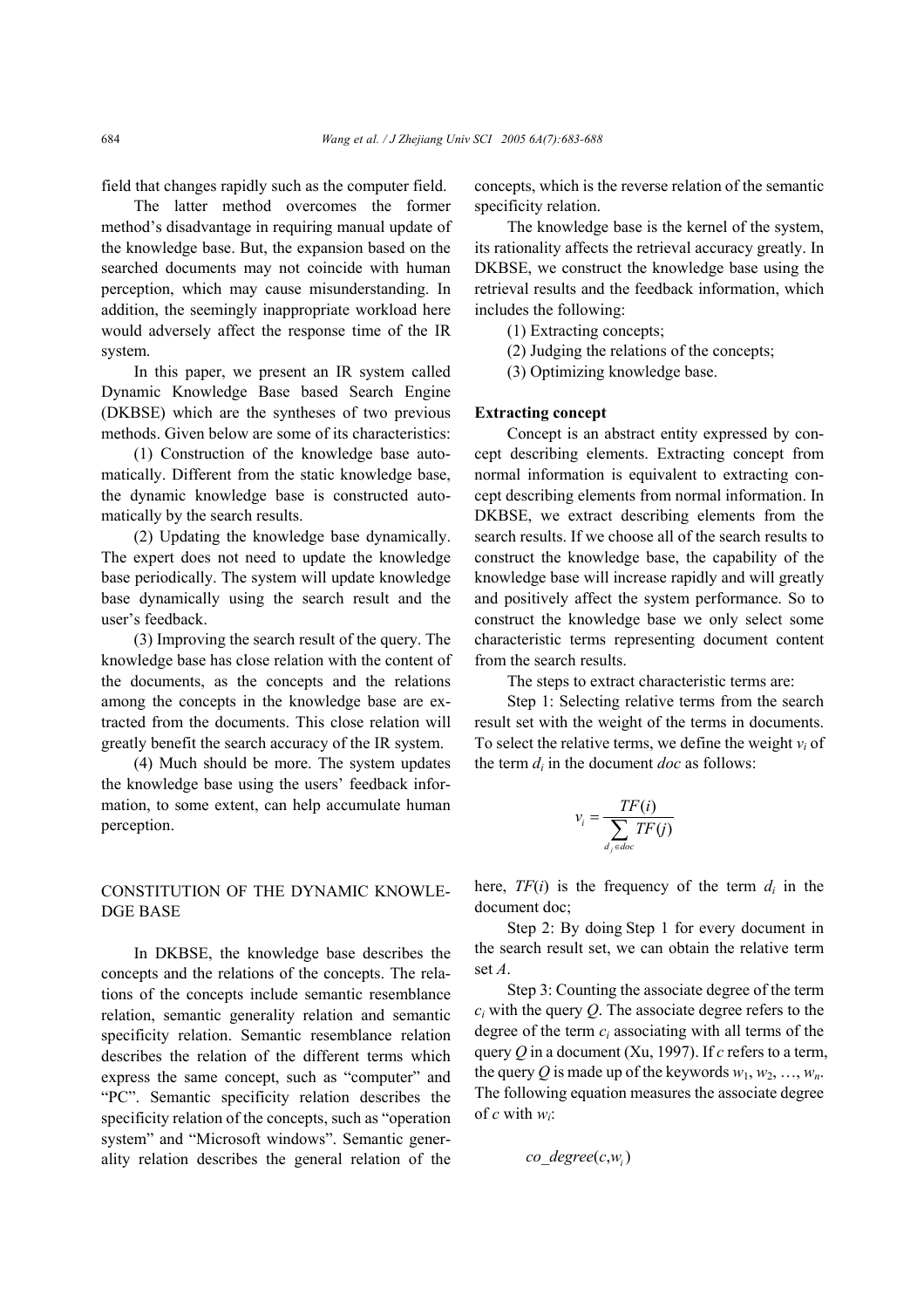$$
=lg(co(c,w_i)+1)min(1.0,lg(N/N_c)/5.0)
$$

here,  $co(c, w_i)$  is the number of the documents in which the terms  $c$  and  $w_i$  exist simultaneity in the searched result set. *N* is the number of the documents of the searched result set.  $N_c$  is the number of the document in which the term *c* exists in the searched result set.

The associate degree of the term *c* with the query *Q* is:

$$
g(c,Q) = \sum_{w_i \text{ in } Q} co\_degree(c,w_i)/k
$$

Sept 4: Selecting the terms which have larger associate degree as the characteristic terms.

#### **Judging the relations of the concepts**

In the above paragraph, we stated that the relations of the concepts including semantic generality relation, semantic specificity relation and semantic resemblance relation. The first two are the embodiers of the subsumption relation. The following subsection will introduce the judging method of the relations.

1. Finding subsumption relation

According to the special syntax regulation or the context comparability of the term (Sanderso and Croft, 1999), there are two approaches to finding the subsumption relation. In DKBSE, we adopt the term subsumption method, which is based on the DF (Document Frequency) hypothesis (Sanderso and Croft, 1999). In DF method, the generality and specificity of the terms are determined by their document frequency, the more documents a term occurred in, the more general it is assumed to be. For two terms, *x* and *y*, *Dx* is the document set in which *x* exists; *Dy* is the documents set in which *y* exists and *Dxy* is the documents set in which *x* and *y* both exist. There are some possible situations and the relevant rules according to the relation among the sets:

(1) If  $P(x|y)$ <1 and  $P(y|x)$  <1, then no relation exists between *x* and *y*;

(2) If  $P(x|y)=1$  and  $P(y|x) \le 1$ , then the set *Dx* subsumes the set  $Dy$ , *x* subsumes *y*;

(3) If  $P(x|y) < 1$  and  $P(y|x) = 1$ , then the set *Dy* subsumes the set *Dx*, *y* subsumes *x*.

In there,  $P(x|y)=||Dxy||/||Dy||, P(y|x)=||Dxy|/||Dx||,$  $||Dx||$  refers to the count of the term x elements in the set *Dx* (Wu, 1999).

In actual use, we should make some modifications of the above rules in order to find more subsumption relation. The revised rules for finding subsumption relation are:

(1)  $P(x|y) \leq \alpha$  and  $P(y|x) \leq \alpha$ , then no relation exists between *x* and *y*;

(2)  $P(x|y) > \beta$  and  $P(y|x) < \alpha$ , then the set *Dx* subsumes the set  $Dy$ , *x* subsumes *y*;

(3)  $P(x|y) \leq \alpha$  and  $P(y|x) \geq \beta$ , then the set *Dy* subsumes the set *Dx*, *y* subsumes *x*.

Here,  $\alpha$  is the upper limit,  $\beta$  is the lower limit. These two constants value may be adjusted during the system's implementation.

According to the above rules, the DKBSE system selects the characteristic terms from the search result set, finds the subsumption relations among them and then stores the terms and the relevant relations into the knowledge base.

2. Finding semantic resemblance relation

In DKBSE, if the generality words set of a term *x* resembles the one of another term *y* at the same time, the specificity words set of the term *x* resembles the one of the term *y*, then we suppose the term *x* resembles the term *y*.

#### **Optimizing knowledge base**

When a user makes a search, he will probably get the extended query from the system. After that, he can choose some terms from the extended query according to his knowledge, and feedback the chosen information to the system. From this situation, the system can optimize the knowledge base according to the feedback information. The optimization includes increasing the weight of the relations related to the chosen terms and decreasing the weight of the relations that have not been used for a long time. When the weight of a relation is less than a threshold, it will be deleted from the knowledge base. After having been used by some people for some time, the structure of the knowledge base will be more reasonable and coincide with human perception.

## IMPLEMENTATION OF THE SYSTEM

### **Structure of DKBSE**

DKBSE has a structure of three tiers (Fig.1). The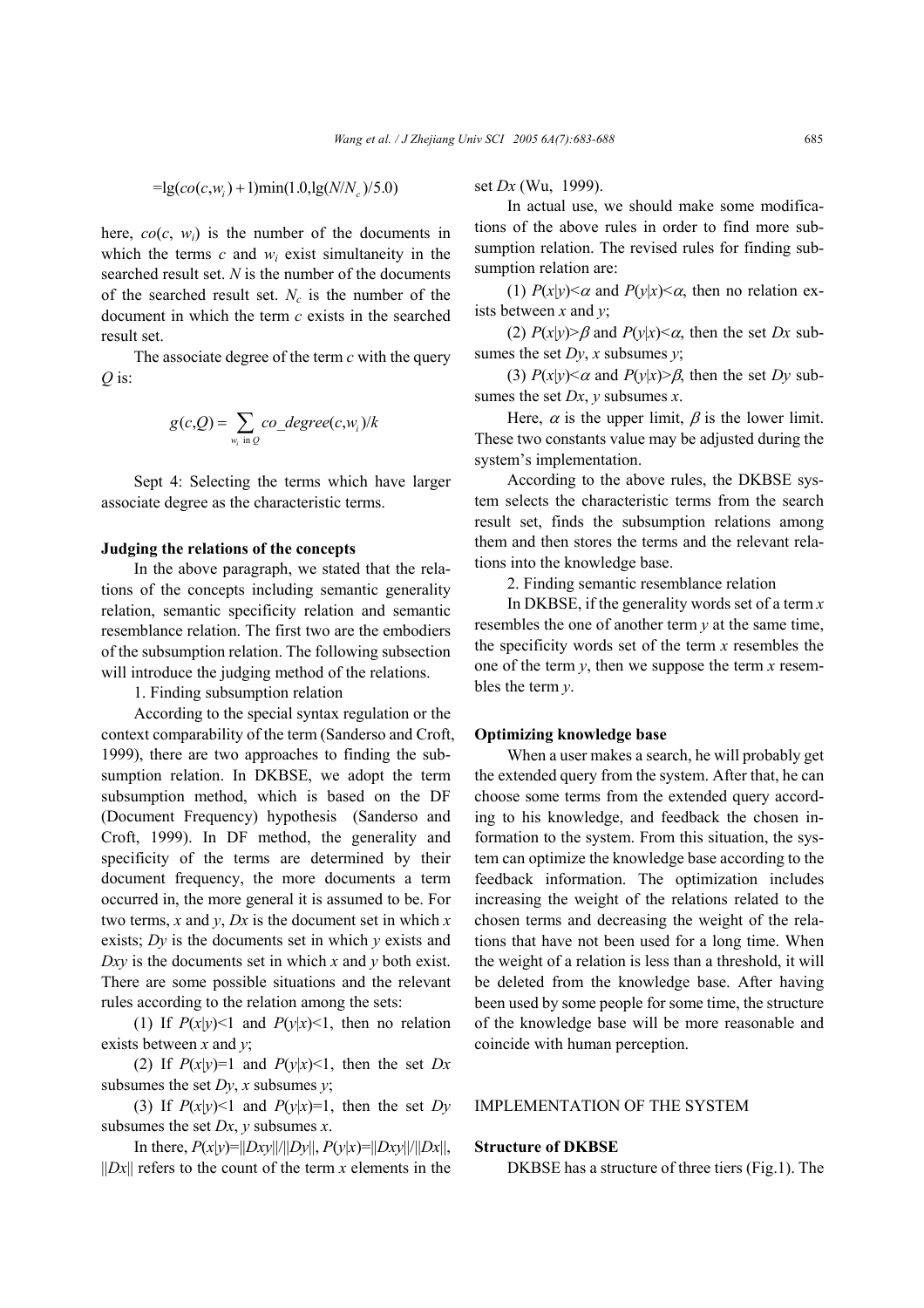three tiers are User service, Application service and Data service (Luo and Huang, 2001). The User service mainly implements the interaction between the user and the IR system; Application service includes three modules named query expander, searcher and result processor. The query expander is used to expand the initial query, the searcher is used to search documents related to the query in the documents set, and the result processor extracts new knowledge to update the knowledge base from the search result set. Data service includes two parts: knowledge base and documents set.



**Fig.1 Structure of DKBSE** 

#### **Building indexes for the content of the documents**

In DKBSE, to build the indexes of the document content, we should do:

(1) Analyze the document contents. A document is composed of words; we should extract words from the document first. For English documents, this work is very easy; for Far East character set document, it will be relatively difficult.

(2) To get the etymon of the word. A word has many variations. If all variations of a word are stored in database, the capability of the database will increase rapidly, which also will affect the retrieval system's response time. In DKBSE, we get every word's etymon by Stemmer method to reduce the demand on the database's capability.

(3) To wipe off the stop words. To a certain extent, the frequency of a word in a document shows the significance of the word in the document. But some general words are exceptional, which have high frequency, but have no means. In DKBSE, we design a "stopper word" table, which includes most general words. The system omits all "stopper word" from the documents, and just reserves the words related to the content of the document.

(4) To build indexes. After the system deals with the documents by the above three steps, it can establish an inverse index table of words and documents, which stores the information such as the relation of word and document, the frequency of word in document, etc.

## **Query expansion**

In DKBSE, we expand the query via the concepts and the concepts' relations of the knowledge base; there are two tables named subsumerelation and connectrelation in the knowledge base to store the information of subsumption relation and resemblance relation among concepts separately.

In DKBSE, the work flow to process the initial query by Query expander is:

(1) When Query expander has received the query (usually including one or more keywords) submitted by Customer, it deals with the keyword  $w_i$  in the query separately. Firstly, the Query expander gets all records related to the keyword  $w_i$  in the subsuming relation table and connecting relation table. Secondly, the Query expander will find out generality words (semantic generality expansion), specificity words (semantic specificity expansion), resemblance words (semantic resemblance expansion) from the records and stores them in three sets:  $W_1$ ,  $W_2$ ,  $W_3$ , and then feeds back the sets to the User.

(2) User selects the words set relevant to the initial query from  $W_i$  and submits the chosen words set  $S_i$ , which is the subset of  $W_i$  ( $i=1,2,3$ ), to the system.

(3) Before the extended query is submitted to the Searcher, the words in the extended query will be set to different selected weight according to the subset that the words come from (in DKBSE, we suppose that the words in the same chosen set have the same weight). Here, we define the *SW* (select weight) of the chosen subset of every set is:

$$
SW(S_i) = \frac{\|S_i\|}{\sum_{j=1}^{3} \|S_i\|} C_i \quad (i=1,2,3)
$$

in which,  $S_i$  is the subset chosen from the set  $W_i$ ;  $||S_i||$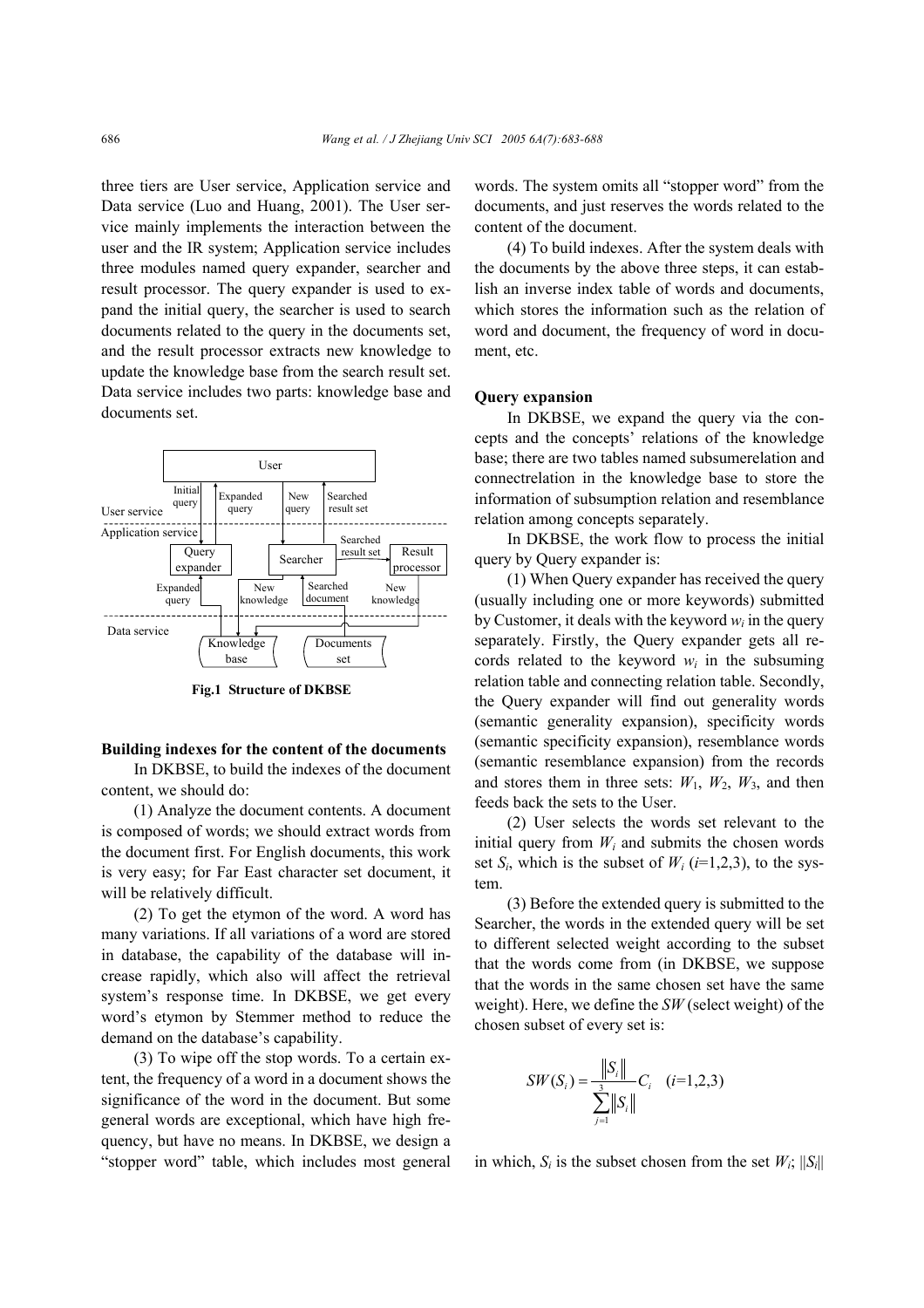refers to the counts of the elements in the subset  $S_i$ ;  $W_1$ ,  $W_2$ ,  $W_3$  refer to the set of generality words, the set of specificity words, the set of resemble words;  $C_i$  is a constant, and refers to the weight of the set *Wi*.

(4) In DKBSE, we suppose the words in the same chosen subset have the same weight. This assumption means that if  $w_k$  is in  $S_i$ , then the TW (term weight) is equal to the *SW* value, that is  $TW(w_k) = SW(S_i)$ .

## **Execute query**

In DKBSE, the Searcher is used to search for relevant documents. It scans the documents set, finds the documents related to the query. The flowing is the following working steps:

Step 1: The Searcher receives the new extended query from the User, at the same time, every keyword  $w_i$  in the query has a corresponding term weight *TW*(*wi*);

Step 2: Searches for the documents in which  $w_i$ occurs from the inverse index table. Here, we define the *DW* (document weight) of the searched document  $D_{ii}$  is:

$$
DW(D_{ij}) = \frac{F_j(w_i)}{\sum F_j} TW(w_i)
$$

here,  $D_{ij}$  is the *j*th document in which the key word  $w_i$ occurs;  $F_i(w_i)$  is the frequency of the key word  $w_i$  in the document  $D_{ij}$ ;  $\sum F_i$  is the summation of the frequency of all words in the document *Dij*;

Step 3: Adds the searched for binary group (*Dij*,  $DW(D_i)$  into the search result set. If the document  $D_{ii}$ exists in the search result set, we update the weight of the document  $D_{ij}$  to:  $DW_{\text{new}} = DW_{\text{old}} + DW(D_i);$ 

Step 4: Does Steps 2 and 3 repeatedly for the document in which the keyword *wi* exists;

Step 5: Does Steps 2, 3 and 4 repeatedly for every keyword in the new extended query from the User;

Step 6: Rearranges the documents of the search result set sorted according to the weight of the documents.

After the above six steps, user can retrieve a document set sorted by the document weight. The system will also update the knowledge dynamically.

## EXPERIMENTAL RESULTS

The DKBSE is developed on the Oracle 8i Database programming in Java language. We choose 50 English documents of IR as the experimental test document set. After every query, DKBSE updates the knowledge base with searched results and user's feedback information. We may call one user's research as one time's training. Table 1 shows the variance of the accuracy according to the variance of the number of the training.

|                    | Table 1 The relation of accuracy of retrieval and |  |  |
|--------------------|---------------------------------------------------|--|--|
| number of training |                                                   |  |  |

| Number of training | Accuracy of retrieval |  |
|--------------------|-----------------------|--|
|                    | 33.3%                 |  |
| 10                 | 33.3%                 |  |
| 20                 | 46.7%                 |  |
| 30                 | 60.0%                 |  |
| 40                 | 66.7%                 |  |

Table 1 shows that the larger the number of the training is, the higher is the accuracy of the retrieval. The knowledge base of the DKBSE is constructed using the searched results step by step, the larger the number of the training is, the more reasonable is the constitution of the knowledge base, and then the system can expand query more reasonably and accurately.

The experimental result showed that when DKBSE constructs the knowledge base gradually, our IR system can help the user to expand his query reasonably. This improves the interaction between system and user and finally improves the accuracy of the system in some extent.

This early stage of the experiment only includes a small document set. In the next experiment stage, we will choose the TREC5 as the experimental document set to evaluate the system's retrieval accuracy.

## **CONCLUSION**

DKBSE extracts characteristic terms from the searching result set. It then finds out the relations among the terms by DF hypothesis and constructs the dynamic knowledge base with terms and relations.